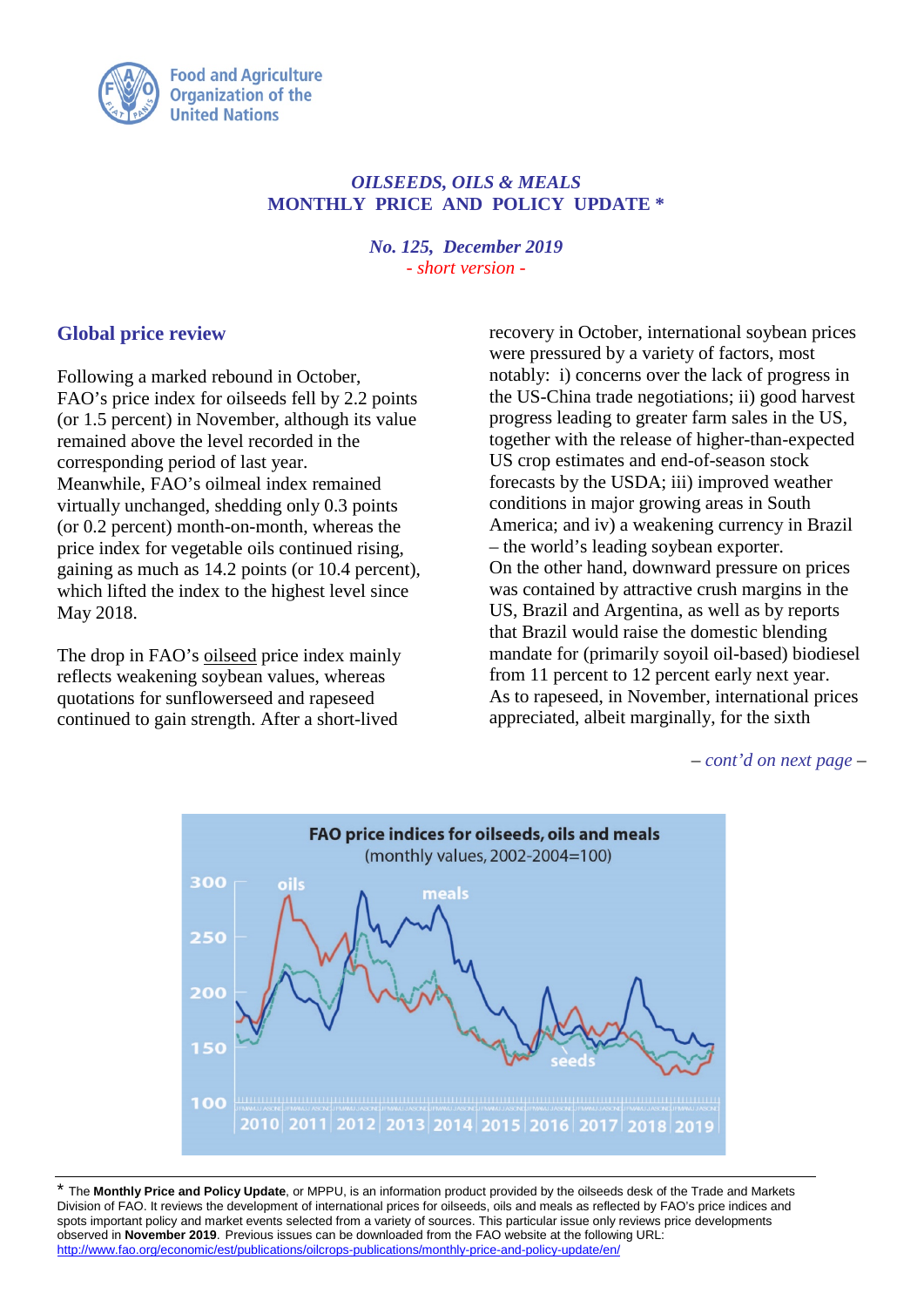## Global price review *– cont'd*

consecutive month, underpinned by further delays in Canada's 2019 harvest, and the possibility of another reduced crop in the EU next year, given that growers in a couple of countries faced unfavourable weather conditions during the planting window. At the same time, sunflowerseed quotations reached a six-month high, owing to a surge in global crushing demand.

With regards to oilmeals, FAO's price index barely changed month-on-month and therefore continued lingering at multi-year low levels. Ample global supplies stemming from firm (primarily oil-driven) crushing activities weighed on the market, along with subdued import demand for protein meal following the African Swine Fever (ASF) epidemic that resulted in a sharp contraction in pig herds in China and other Southeast Asian countries.

FAO's vegetable oil price index increased sharply in November, led by firming palm oil values, while soy, rapeseed and sunflower oil prices also appreciated. International palm oil quotations rose for the fourth consecutive month, departing from to the multi-year lows observed until July 2019. In addition to earlier than anticipated production slowdowns in major producing countries in Southeast Asia, the recovery in palm oil prices was fuelled by robust global import demand,

increased utilization for biodiesel, and expectations of possible supply shortages next year. Reportedly, after refraining from purchasing Malaysian palm oil for nearly one month, Indian buyers resumed placing orders. The spike in palm oil values stimulated demand for other vegetable oils, thus driving up prices throughout the vegetable oil complex. Rapeseed and soy oil values also received support from, respectively, continued supply tightness and sustained demand from the biofuel sector. In the case of sunflower oil, robust import demand, especially by Asian countries, contributed to a firming in prices – despite confirmation of bumper crops in major producing countries.



*For comments or queries please use the following Email contact: [FAO-oilcropsmarkets@fao.org](mailto:FAO-oilcropsmarkets@fao.org)*

The views expressed in this information product are those of the author and do not necessarily reflect the views or policies of FAO.

The designations employed and the presentation of material in this information product do not imply the expression of any opinion whatsoever on the part of FAO concerning the legal or development status of any country, territory, city or area or of its authorities, or concerning the delimitation of its frontiers or boundaries. The mention of specific companies or products of manufacturers, whether or not these have been patented, does not imply that these have been endorsed or recommended by FAO in preference to others of a similar nature that are not mentioned.

The use, reproduction and dissemination of this product is encouraged, provided that appropriate acknowledgement of Food and Agriculture Organization of the United Nations (FAO) as source is given.